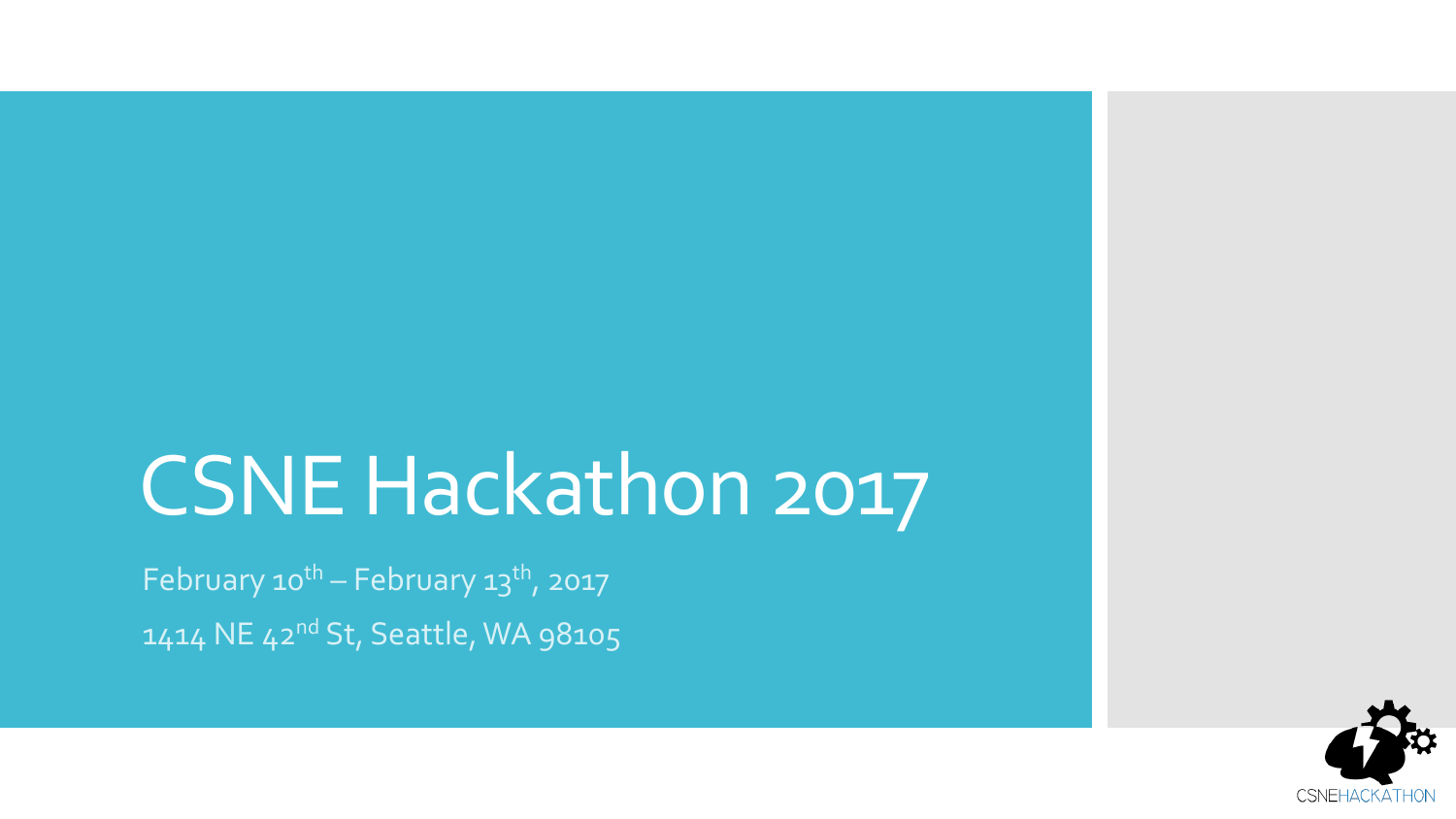# What is the CSNE?

 The **C**enter for **S**ensorimotor **N**eural **E**ngineering is an NSF engineering research center focused on understanding how the brain adapts and processes information and designing implantable devices or interfaces that interact seamlessly with the nervous system for those with sensorimotor disabilities

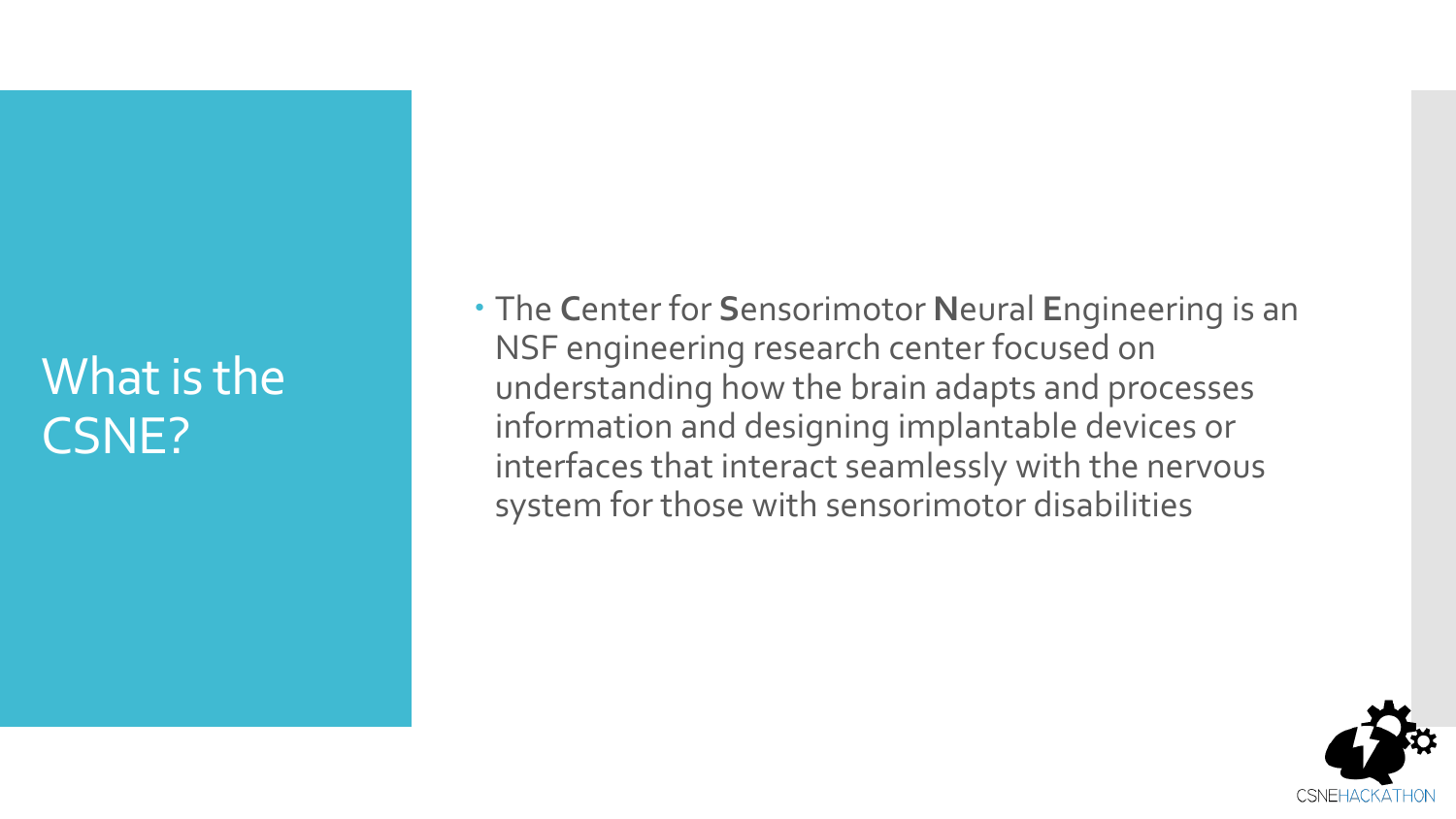# Hackathon Vision

- Bring together students to develop novel technology to **address sensorimotor neural engineering problems** or to be used for educational purposes
- Undergraduate and graduate students from CSNE affiliated institutions are eligible to participate



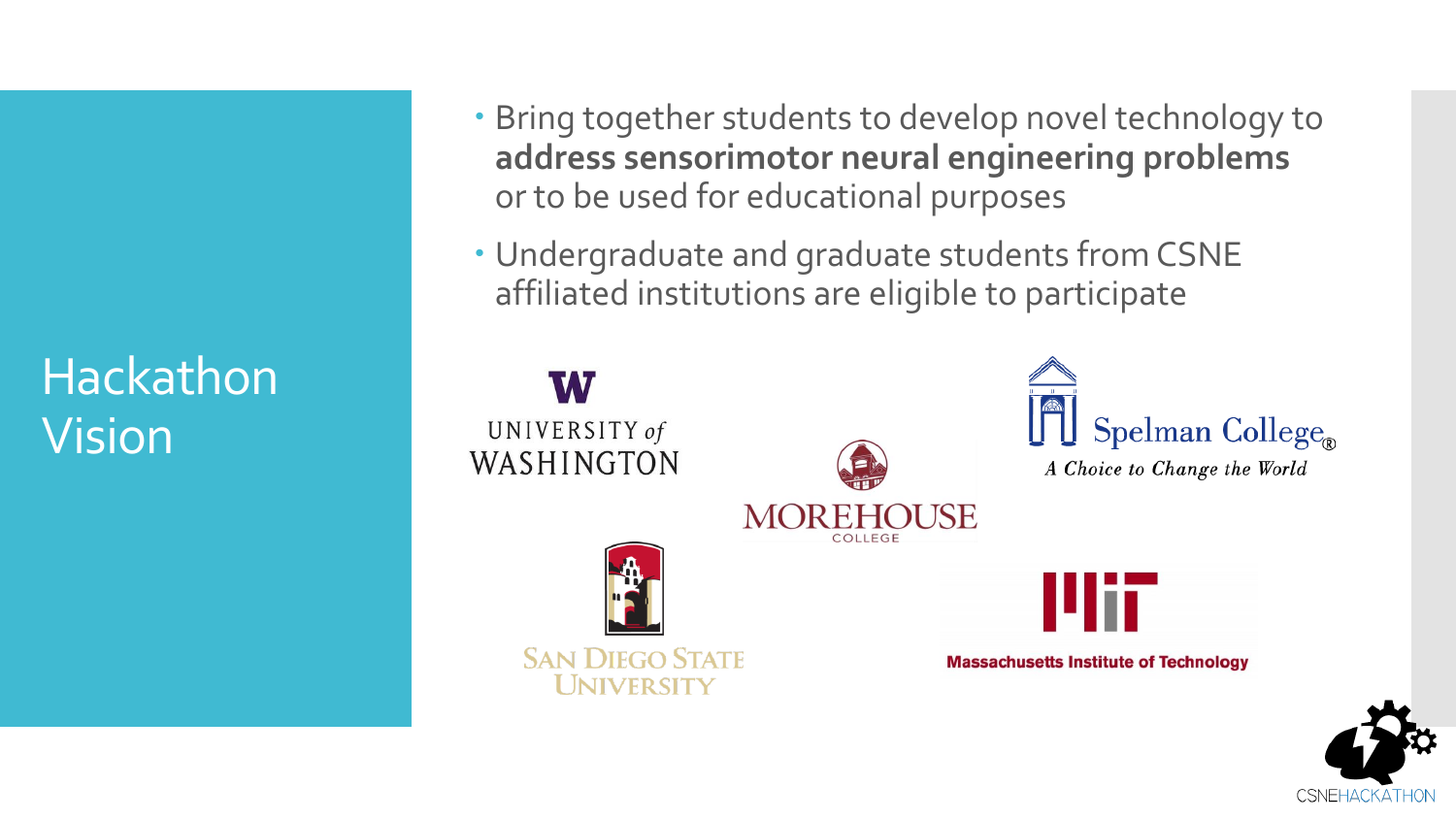# Event **Structure**

- **Fifteen students** will form teams of three to apply principles from sensorimotor neural engineering to create novel technology on an accelerated time scale
- Teams have **36 hours** to utilize the equipment (hardware and software) provided
- Teams will present their project prototypes to a panel of judges and the broader CSNE community on the final day

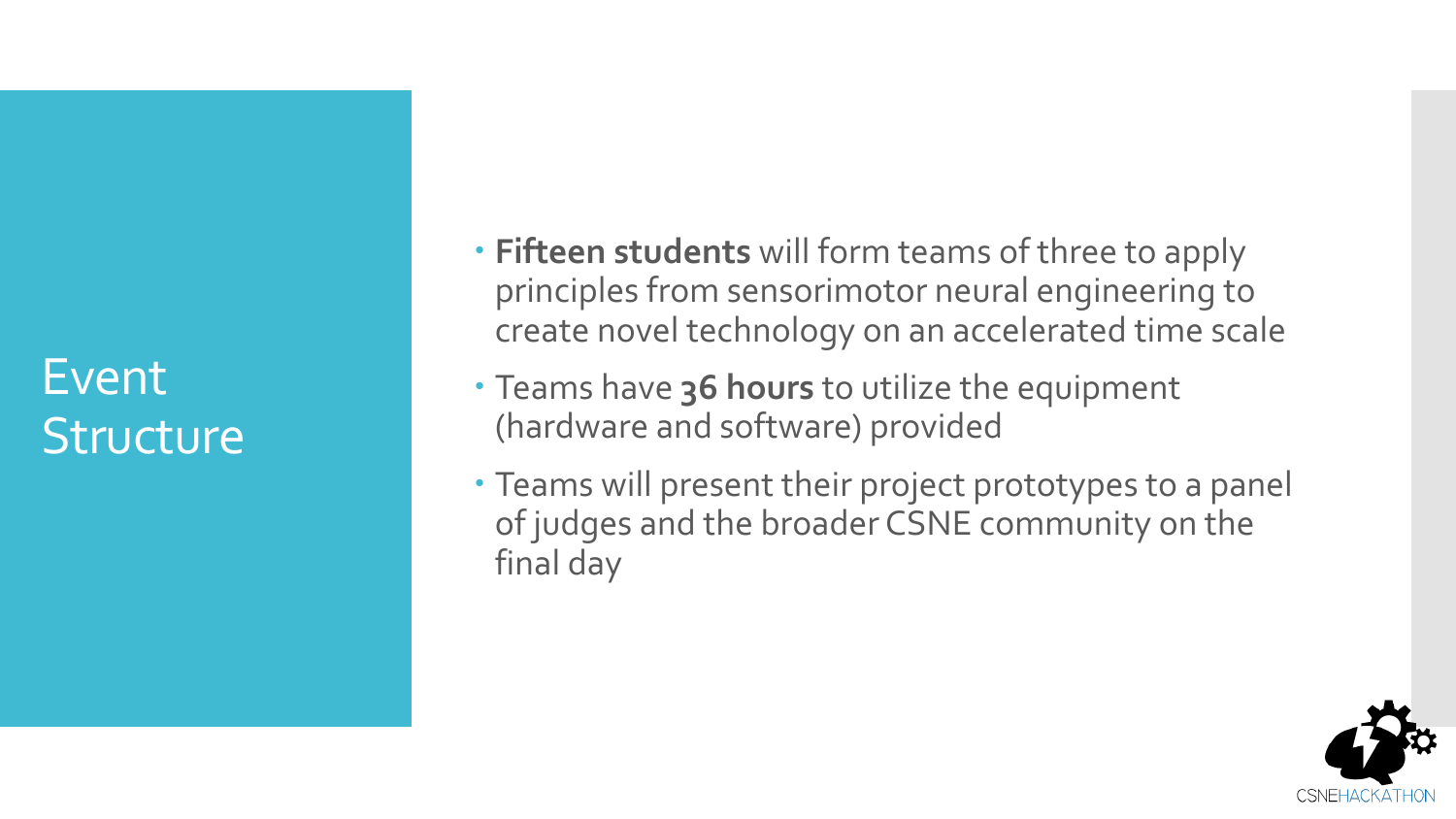First Annual CSNE Hackathon  $(2014)$ 



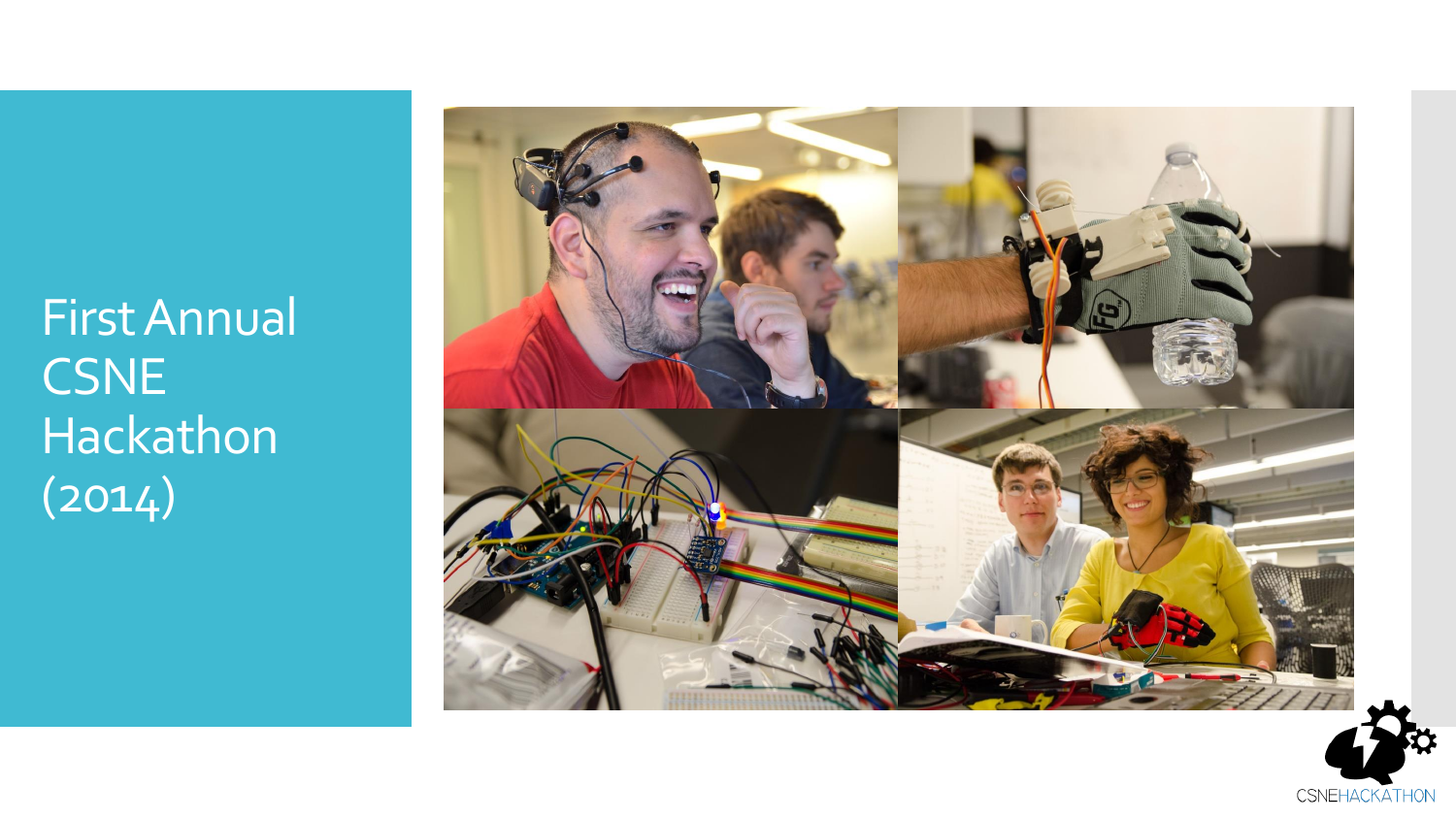Equipment Available for Use Last Year

- Arduino Motor shield
- OWI Toy Robotic Arm
- Oculus Rift DK 1
- Oculus Rift DK 2 (5x)
- Phantom Omni
- LifeCam
- Vicon Motion Capture system
- Kinect 1 for windows
- Kinect 2 for windows
- g.Mobil lab+
- Biometrics Data Capture
- Leap Motion
- Creative Gesture Camera
- 5DT Data Glove
- NI USB-6009 / Labview
- iRobot Roomba
- NeuroSky Mindwave
- Emotiv Epoc

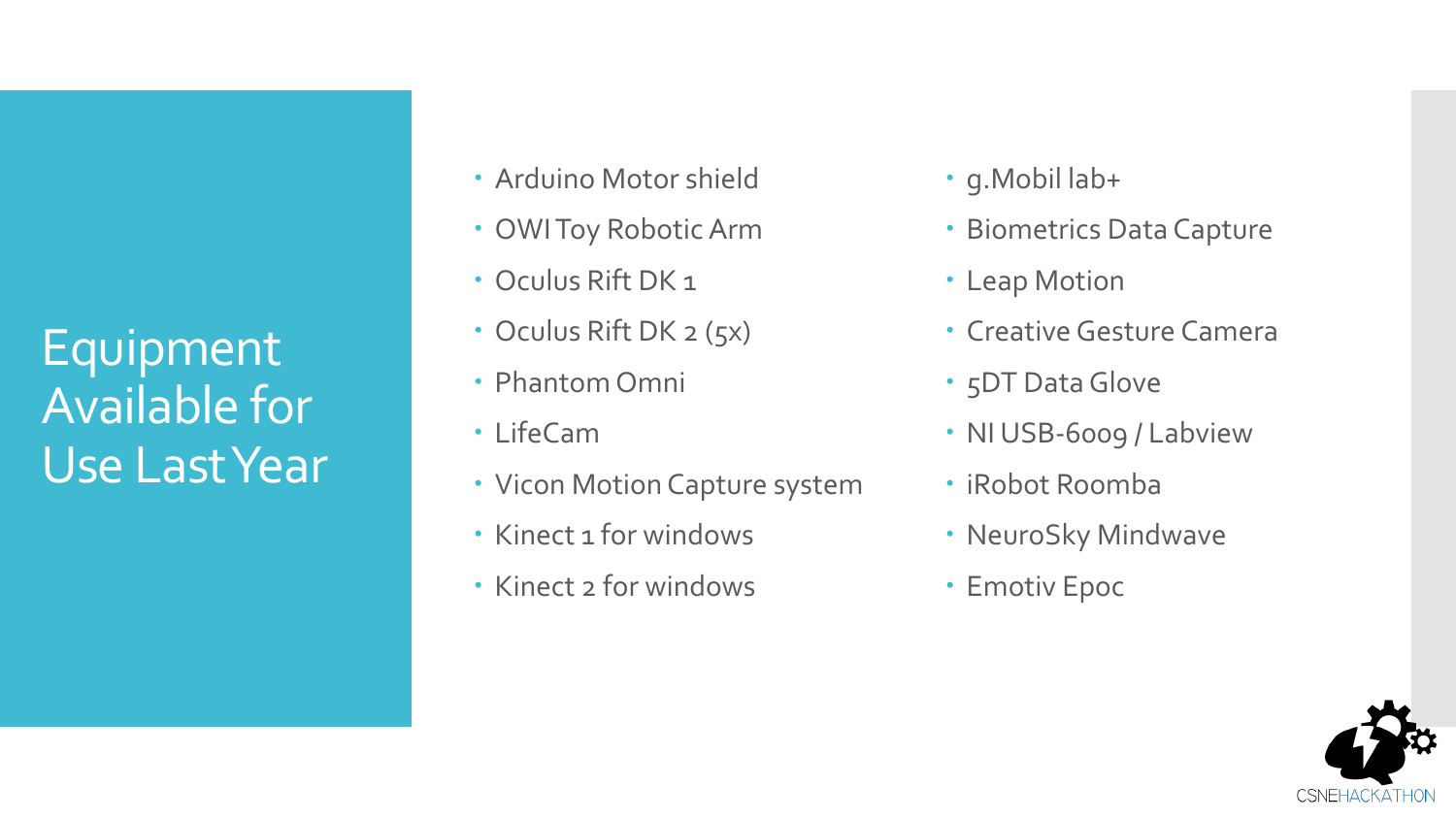# Why Sponsor?

- All donations are tax deductible
- Company and product exposure to participants and press
- Build relations with the CSNE and students
- Real-time feedback on products

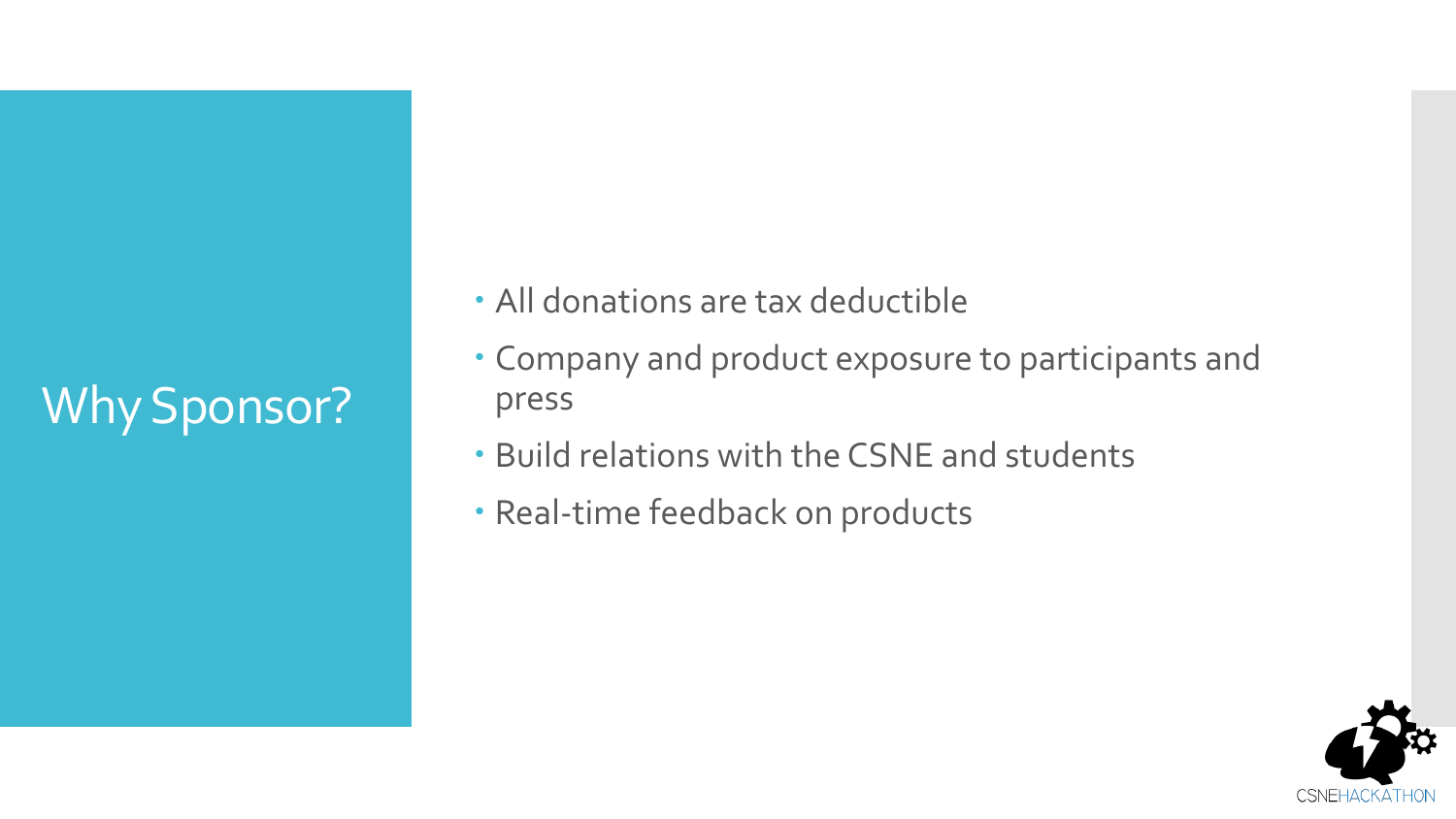# When and Where?

- Friday February 10<sup>th</sup> Monday February 13<sup>th</sup>, 2017
- . 1414 NE 42<sup>nd</sup> St, Suite 204, Seattle, WA 98105

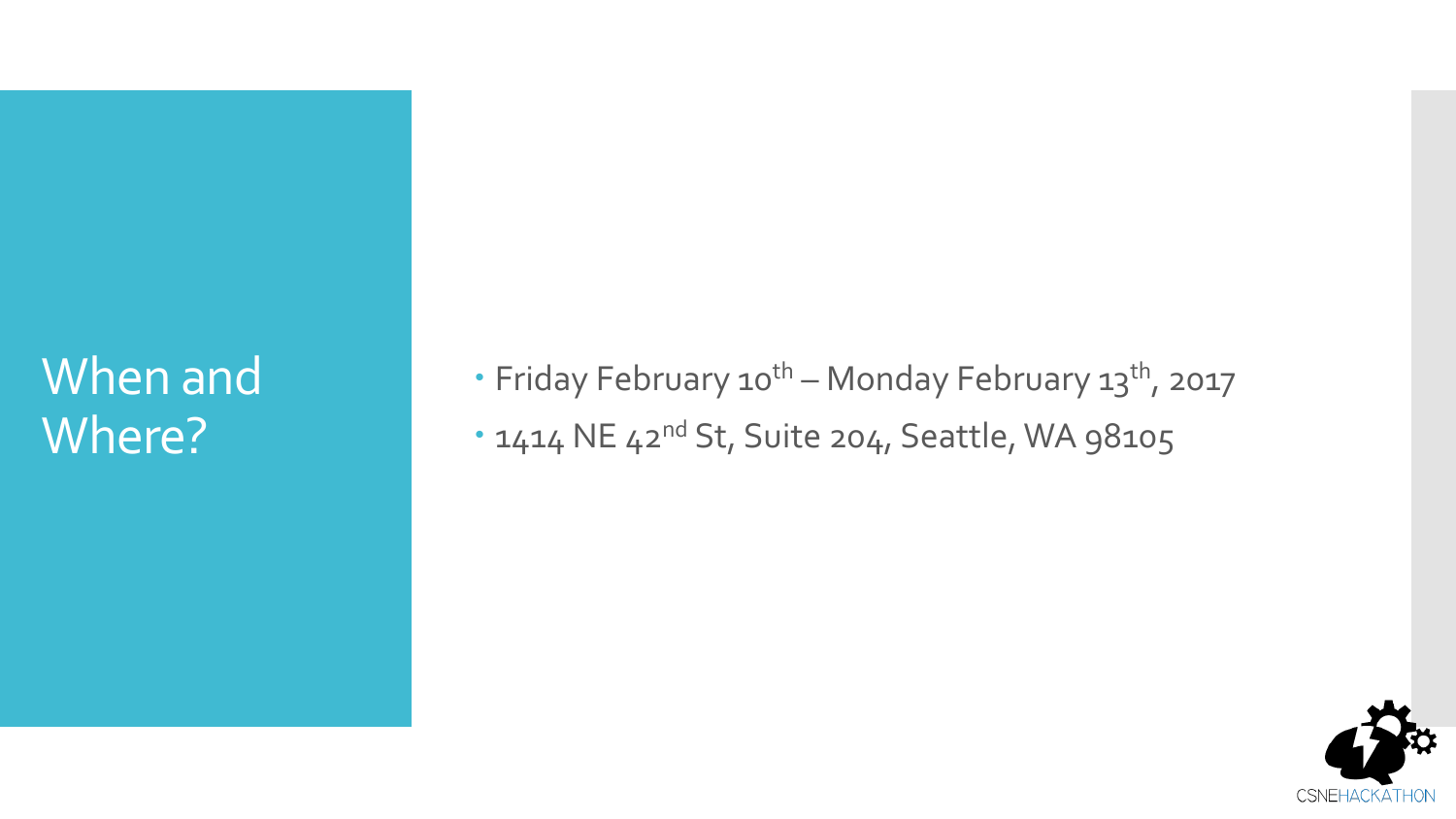#### iHand wins first CSNE hackathon

Monday, October 13, 2014

**Mary Guiden** 



ive teams of students from the Massachusetts Institute of Technology, San Diego State University and the University of Washington spent the weekend at CSNE headquarters in Seattle.

> Vhat brought them together? The CSNE's first hackathon, organized by graduate student Tyler Libey,

Department of Bioengineering. A handful of additional graduate students helped organize the event and served as consultants throughout the week. The hackathon kicked off at 5 p.m. Friday, October 10 and ended at 9 p.m. on Sunday, October 12. Presentations took place today, October 13.

The winning team, iHand, created an educational device that demonstrates how a person can use eye muscles, or blinking, to pick up a plastic bottle. iHand uses EMG, or electromyography, to record electrical activity produced by muscles. In presenting their device, team members provided parallels to CSNE research, even including neuroethics, since the movement to pick up the bottle or drop it is initiated by another person.

Andres Canales, graduate student in the Bioelectronics Group at MIT, said it felt great to complete the project, iHand. "All the goals we set, we were able to achieve them," he said. "Winning is a plus."

Teams were judged on the device or system's alignment with the CSNE mission and vision, project innovation and technological merit and presentation quality. Judges were asked to also keen in mind that the teams included students with various backgrounds in science

http://www.csne-erc.org/engageenable/post/ihand-wins-first-csnehackathon



#### BioE PhD students lead, participate in CSNE Hackathon

UW's CSNE (Center for Sensorimotor Neural Engineering) hosted a weekend-long hackathon October 10-12. 15 Students from UW, MIT and San Diego State University were split into five teams of three students one from each school - to build a device or system that aligned with the CSNE's core missions of uniting the human brain with technology, improving the quality of life for people suffering from sensorimotor neural disabilities and engaging the next generation of scientists and engineers.

UW Bioengineering Ph.D. student Tyler Libey was the event's lead organizer and several other BioE Ph.D. students participated directly in the project teams, including Laurie Zhang, Ian Dryg and Nile Wilson.

After introductions and team-building exercises on Friday night, participants had 36 hours (from 9am Saturday until 9pm Sunday) to create something with the materials/equipment available. Every team got the same box of basic items including wires, resistors, Arduinos, duct tape and glue, but each team was allowed to use unique, more advanced items such as Oculus Rift, Microsoft Kinect, Bluetooth EMG system and Emotiv Epoch.

On the following Monday morning, each team presented their work to a panel of judges. The judges evaluated the teams on the device or system's alignment with the CSNE mission and vision, project innovation, technological merit and presentation quality. They ultimately selected iHand, which presented

http://depts.washington.edu/bioe/bioephd-students-lead-participate-csnehackathon/

#### **CSNE holds weekend-long** hackathon



mpeted in the UW's Center for Sensorimotor Neural Engineering (CSNE) weekend-long

http://www.dailyuw.com/news/image 624a402C-57e3-50e9-9c23fe3681cf11ao.html

**Center for Sensorimotor Neural Engineering** Ð October 13, 2014 · @

iHand wins the first CSNE #hackathon. Congrats to David Bjanes (UW), Andres Canales (MIT) and Allen Tan (SDSU) !!! http://csneerc.org/engag.../.../ihand-wins-first-csne-hackathon

iHand wins first CSNE hackathon | The NSF Engineering Research Center for Sensorimotor Neural.. **ENSORIMO** Monday, October 13, 2014Mary GuidenFive teams of students from the Massachusetts Institute of...

ting brains and ted <sub>CSNE-ERC.ORG</sub>

https://www.facebook.com/CSNE.ERC/p osts/546318908835402



## Media Coverage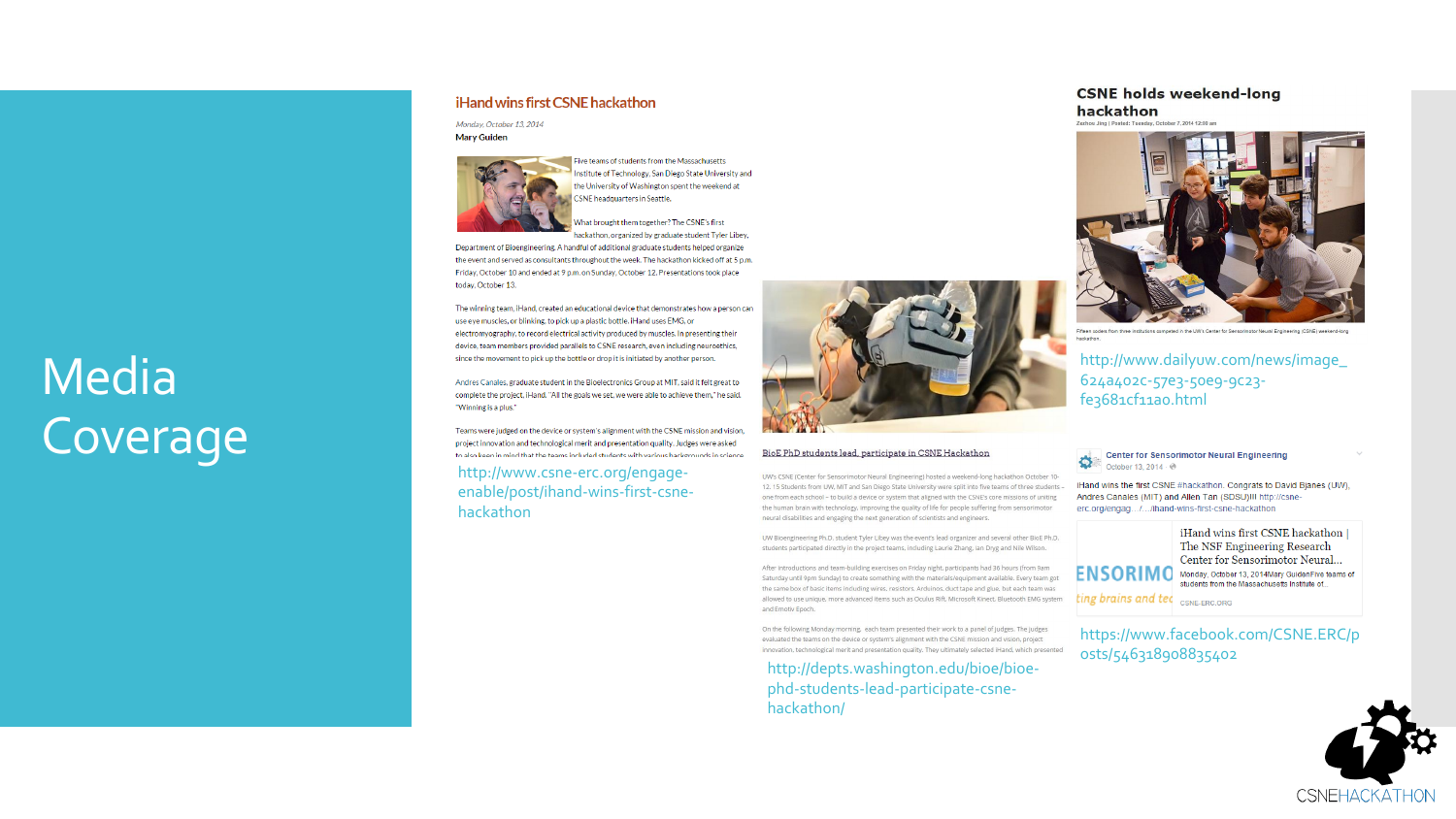# Media Coverage

A knack for hacking: Students tackle neural engineering problems at the CSNE

Aleenah Ansari The Daily Nov 11, 2015



Oleksandra Makushenki Jaycee Holmes, Tim Brown and Catherine Yunis work on software that would help people who had stroke recover at CSNE Hackaton<br>on Sunday.

http://www.dailyuw.com/science/article\_23 efc846-88fa-11e5-ae3e-8f2ca73729a5.html

#### **Center for Sensorimotor Neural Engineering** Hackathon 2015

engineering outreach.

11/06/2015 @ 5:00 pm - 11/09/2015 @ 11:00 am | \$10000



The National Science Foundation's Center for Sensorimotor Neural Engineering (CSNE) hosts its second annual neural engineering hackathon. Fifteen undergraduate and graduate students from the University of Washington, San Diego State University, Massachusetts Institute of Technology, and Spelman College compete in this weekend long event to create a prototype of a novel solution to a sensorimotor neural engineering issue or to develop an educational tool for neural

http://www.geekwire.com/calendarevent/center-for-sensorimotor-neuralengineering-hackathon-2015/



#### UNITING THE BRAIN WITH TECHNOLOGY: PH.D. STUDENT NILE **WILSON LEADS 2015 CSNE HACKATHON**

UW's CSNE (Center for Sensorimotor Neural Engineering) hosted its 2015 Hackathon November 6-9. At this second annual event, fifteen students from UW, MIT, San Diego State University and Spelman College formed five teams to develop novel technologies to address sensorimotor neural engineering problems. The teams' projects aligned with the CSNE's core missions of uniting the human brain with technology, improving the quality of life for people suffering from sensorimotor neural disabilities and engaging the next generation of scientists and engineers.

#### http://depts.washington.edu/bioe/2015 csne-hackathon/



Thursday, December 17, 2015 **Eleanor Cummins** 

Happily sacrificing their weekend to science. fifteen students from four universities gathered in the CSNE in Seattle for the second annual Hackathon.

For 36 hours, students from the UW, Spelman College, MIT, and San Diego State University worked in teams to design a solution to a neural engineering problem or create a tool for educational outreach



http://csne-erc.org/engageenable/post/face-music-wins-secondcsne-hackathon